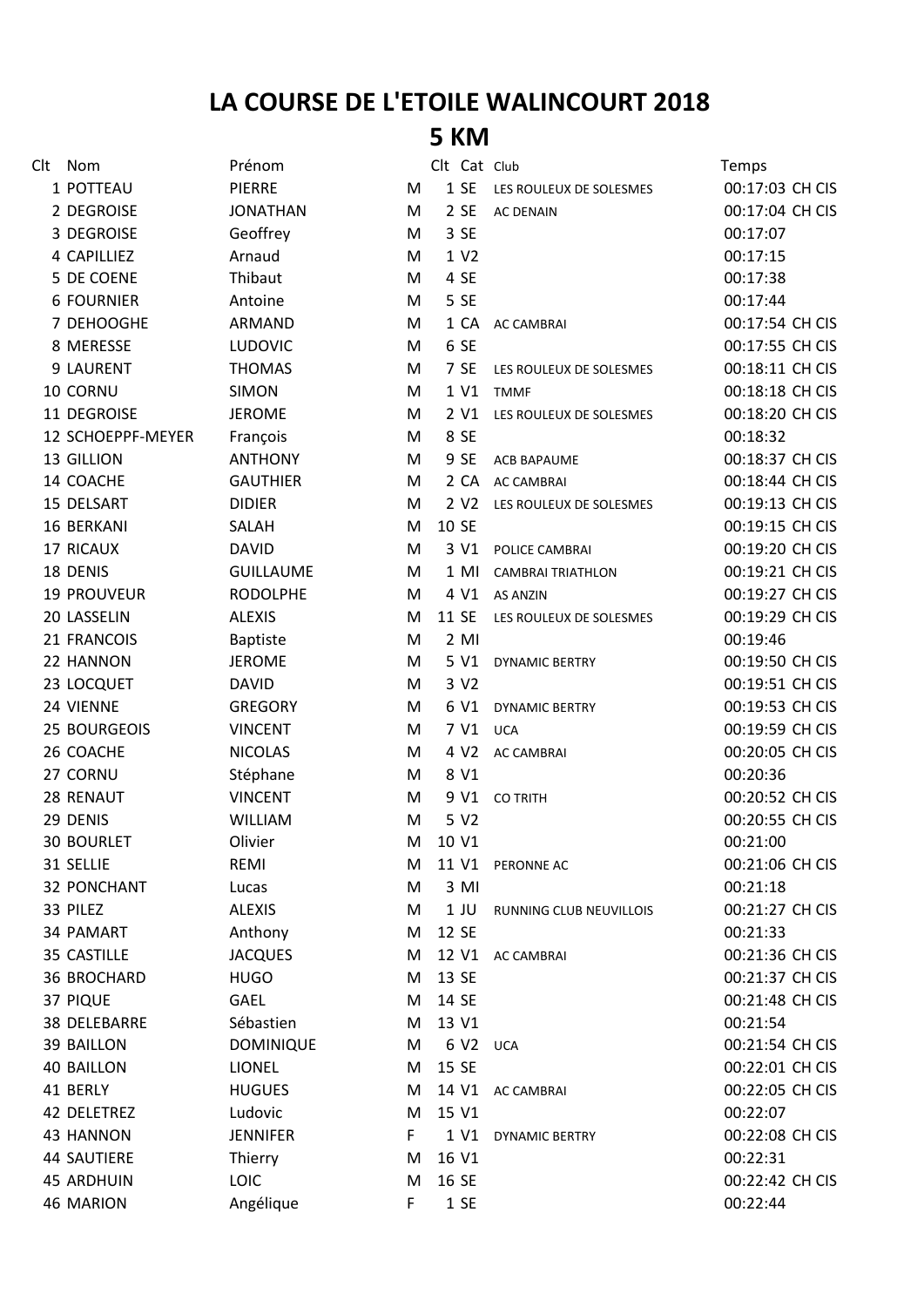| 47 SAUVEZ           | <b>LAURENT</b>      | м  | 17 SE             |                                | 00:22:51 CH CIS |
|---------------------|---------------------|----|-------------------|--------------------------------|-----------------|
| 48 MARECAILLE       | Christophe          | M  | 17 V1             |                                | 00:23:00        |
| <b>49 DENOYELLE</b> | Florent             | M  | 4 MI              |                                | 00:23:04        |
| 50 BOCQUET          | <b>BERNARD</b>      | M  | 1 V3              | SPT MOY DE L AISNE             | 00:23:05 CH CIS |
| 51 COLLERY          | <b>JEAN MARIE</b>   | M  | 7 V <sub>2</sub>  |                                | 00:23:26 CH CIS |
| 52 COLLERY          | <b>CLEMENT</b>      | M  | $2$ JU            |                                | 00:23:32 CH CIS |
| 53 DAVAIN           | <b>JEAN JACQUES</b> | M  | 2 V3              |                                | 00:23:32 CH CIS |
| 54 IDZIAK           | Lucie               | F. | 1 CA              |                                | 00:23:50        |
| 55 GARDEZ           | <b>HUGUES</b>       | M  | 3 V3              |                                | 00:24:01 CH CIS |
| 56 DESSEINT         | <b>PATRICK</b>      | M  | 8 V2              |                                | 00:24:07 CH CIS |
| 57 DRUESNES         | SEBASTIEN           | M  | 18 SE             |                                | 00:24:10 CH CIS |
| 58 GUMEZ            | Hugo                | M  | 19 SE             |                                | 00:24:11        |
| 59 LEDO             | <b>ALAIN</b>        | M  | 9 V2              |                                | 00:24:12 CH CIS |
| <b>60 BARREUX</b>   | VANESSA             | F  | 2SE               | <b>DYNAMIC BERTRY</b>          | 00:24:15 CH CIS |
| 61 DRUBAY           | Hervé               | M  | 20 SE             |                                | 00:24:29        |
| 62 DE ABREU         | Manuel              | M  | 10 V2             |                                | 00:24:34        |
| 63 DJALALI          | <b>FLORIAN</b>      | M  | 5 MI              |                                | 00:24:44 CH CIS |
| 64 MARQUAY          | <b>YOANN</b>        | M  | 21 SE             |                                | 00:24:56 CH CIS |
| <b>65 VAIREAUX</b>  | Elliot              | M  | 3 CA              |                                | 00:25:13        |
| <b>66 LEVEQUE</b>   | Tony                | M  | 18 V1             |                                | 00:25:19        |
| 67 DJALALI          | <b>BOUALEM</b>      | M  | 4 V3              |                                | 00:25:24 CH CIS |
| 68 BOUVIEZ          | <b>ANTONIN</b>      | M  | 6 MI              | RUNNING BIKE ST PYTHON         | 00:25:37 CH CIS |
| 69 LEFORT           | Melissa             | F. | 3 SE              |                                | 00:25:41        |
| 70 GERNEZ           | <b>JEAN PIERRE</b>  | M  | 5 V3              | LES ROULEUX DE SOLESMES        | 00:25:42 CH CIS |
| 71 DAVOINE          | <b>JEAN BERNARD</b> | M  | 19 V1             | <b>RUBEF QUIEVY</b>            | 00:25:48 CH CIS |
| 72 MAZINGUE         | David               | M  | 20 V1             |                                | 00:25:52        |
| 73 MILIA            | Anthony             | M  | 22 SE             |                                | 00:25:59        |
| 74 DUHEM            | <b>FRANCK</b>       | M  | 11 V2             |                                | 00:26:02 CH CIS |
| 75 STOCLET          | SABRINA             | F  | 4 SE              |                                | 00:26:10 CH CIS |
| <b>76 COUTANT</b>   | <b>Baptiste</b>     | M  | 4 CA              |                                | 00:26:11        |
| 77 MATHIEU          | <b>LAURA</b>        | F  | 5 SE              | LES ROULEUX DE SOLESMES        | 00:26:14 CH CIS |
| 78 BILLOT           | <b>JEAN MICHEL</b>  | м  | 6 V3              | LES ROULEUX DE SOLESMES        | 00:26:25 CH CIS |
| 79 GRIERE           | Olivier             | M  | 21 V1             |                                | 00:26:33        |
| 80 CAPLIEZ          | Julie               | F  | 6 SE              |                                | 00:26:34        |
| 81 VAIREAUX         | Anthyme             | M  | $3$ JU            |                                | 00:26:49        |
| 82 HOST             | <b>EVELYNE</b>      | F  | 2 V1              |                                | 00:26:57 CH CIS |
| 83 PROISY           | <b>LAURENCE</b>     | F  | 3 V1              |                                | 00:26:58 CH CIS |
| 84 GODART           | <b>FABRICE</b>      | M  | 22 V1             | RED BAR / COSMOPOLITAN         | 00:27:01 CH CIS |
| <b>85 DELATTRE</b>  | <b>VINCENT</b>      | M  | 12 V2             | RUNNING CLUB NEUVILLOIS        | 00:27:05 CH CIS |
| 86 PETOUX           | Sébastien           | M  | 23 SE             |                                | 00:27:16        |
| 87 PILEZ            | <b>VINCENT</b>      | M  | 13 V2             | <b>RUNNING CLUB NEUVILLOIS</b> | 00:27:30 CH CIS |
| 88 PINCHART         | <b>NADINE</b>       | F  | 1 V <sub>2</sub>  | BIEN DANS SES BASKETS A TILLOY | 00:27:31 CH CIS |
| 89 DENIS            | <b>ESTELLE</b>      | F  | $1$ JU            |                                | 00:27:31 CH CIS |
| 90 PINCHART         | RAPHAEL             | M  | 14 V <sub>2</sub> | BIEN DANS SES BASKETS A TILLOY | 00:27:38 CH CIS |
| 91 CASTAGNIER       | <b>CECILE</b>       | F  | 4 V1              | <b>TMMF</b>                    | 00:27:46 CH CIS |
| 92 DEPOULAIN        | Léa                 | F  | 7 SE              |                                | 00:28:04        |
| 93 HANOT            | <b>VIRGINIE</b>     | F  | 8 SE              |                                | 00:28:05 CH CIS |
| 94 DE RIDDER        | Sébastien           | M  | 24 SE             |                                | 00:28:24        |
| 95 FONTAINE         | <b>ANTOINE</b>      | M  | 25 SE             |                                | 00:28:39 CH CIS |
| 96 REMO             | Elise               | F  | $2$ JU            |                                | 00:29:21        |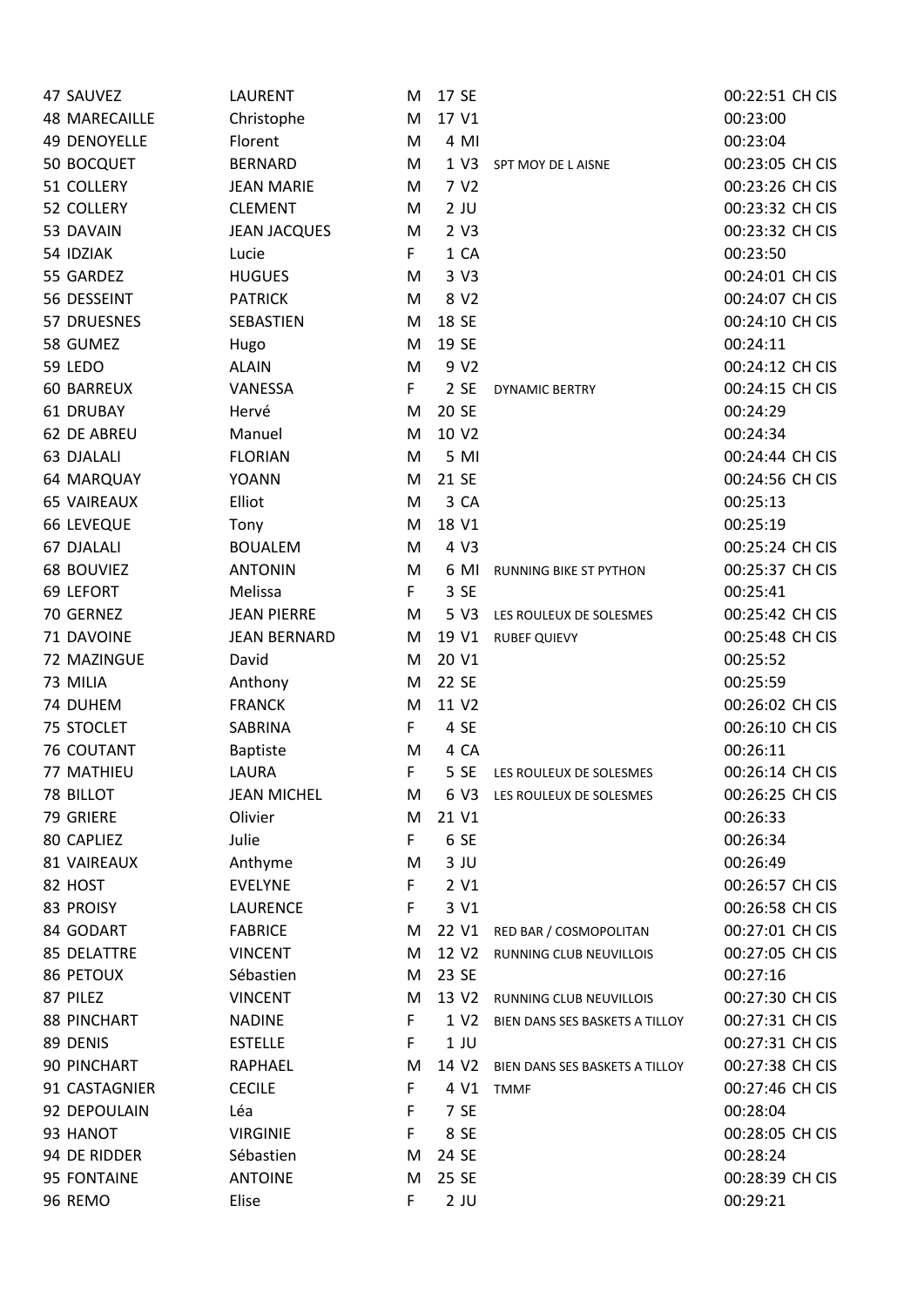| 97 GUIDEZ            | Amélia                | F. | $1$ MI           |                         | 00:29:23        |
|----------------------|-----------------------|----|------------------|-------------------------|-----------------|
| 98 DUROYON           | Lucas                 | M  | 7 MI             |                         | 00:29:25        |
| 99 REOLON            | <b>MARC</b>           | M  | 15 V2            | DANS LES YEUX D'HUGO    | 00:29:27 CH CIS |
| 100 DELATTRE         | Clément               | M  | 8 MI             |                         | 00:29:34        |
| 101 BOULNOIS         | Anita                 | F. | 9 SE             |                         | 00:29:42        |
| 102 MAIRESSE         | Marie                 | F  | 10 SE            |                         | 00:29:49        |
| 103 DELABRE          | <b>JEAN NOEL</b>      | M  | 7 V3             | LES ROULEUX DE SOLESMES | 00:30:00 CH CIS |
| 104 COTTERET         | Delphine              | F  | 5 V1             |                         | 00:30:01        |
| 105 CAMBAY           | Marie Héléne          | F  | 2 V <sub>2</sub> |                         | 00:30:03        |
| 106 BAJARD           | Mélissa               | F. | 11 SE            |                         | 00:30:29        |
| 107 WANECQUE         | <b>NICOLAS</b>        | M  | 26 SE            |                         | 00:30:32 CH CIS |
| 108 DUCATEZ          | Valérie               | F  | 3 V2             |                         | 00:30:36        |
| 109 CAMBAY           | Didier                | M  | 16 V2            |                         | 00:30:57        |
| 110 LEIGNEL          | Luc                   | M  | 4 JU             |                         | 00:30:59        |
| 111 LISIECKI         | <b>CHRISTINE</b>      | F. | 4 V2             |                         | 00:31:00 CH CIS |
| 112 MANET            | EMMANUELLE            | F  | 6 V1             | DANS LES YEUX D HUGO    | 00:31:01 CH CIS |
| 113 MOREAU           | CARINE                | F  | 7 V1             | <b>RUBEF QUIEVY</b>     | 00:31:02 CH CIS |
| 114 VERMAND          | <b>FANNY</b>          | F  | 12 SE            | DANS LES YEUX D'HUGO    | 00:31:04 CH CIS |
| <b>115 LEDO</b>      | <b>CARINE</b>         | F  | 13 SE            |                         | 00:31:04 CH CIS |
| 116 MERIAUX          | <b>CHRISTELLE</b>     | F  | 8 V1             |                         | 00:31:23 CH CIS |
| 117 PLEVERT          | <b>EMILIE</b>         | F  | 14 SE            |                         | 00:31:29 CH CIS |
| 118 BOULANGER        | Alexia                | F  | 15 SE            |                         | 00:31:42        |
| 119 HENNION          | Eric                  | M  | 8 V3             |                         | 00:31:49        |
| 120 GUIDEZ           | Angélique             | F  | 16 SE            |                         | 00:31:52        |
| 121 PRONNIER         | <b>DOMINIQUE</b>      | M  | 17 V2            |                         | 00:31:52 CH CIS |
| 122 CLEMENT          | <b>BERNADETTE</b>     | F  | 1 V3             |                         | 00:31:54 CH CIS |
| 123 BOUCHART         | Stéphanie             | F  | 9 V1             |                         | 00:32:55        |
| 124 DUCHEMIN         | Véronique             | F  | 10 V1            |                         | 00:33:11        |
| 125 DUPONT           | Héléne                | F  | 17 SE            |                         | 00:33:15        |
| 126 LEGRAND          | Sébastien             | M  | 27 SE            |                         | 00:33:27        |
| 127 JANICKI PONCHANT | Hugo                  | M  | 5 CA             |                         | 00:33:32        |
| 128 FERON            | Christophe            | M  | 23 V1            |                         | 00:34:06        |
| 129 DUPONT           | Sébastien             | M  | 24 V1            |                         | 00:35:06        |
| 130 BLONDIAUX        | Marion Certif Médical | M  | 28 SE            |                         | 00:35:13        |
| 131 FLINOIS          | <b>NATHALIE</b>       | F. | 11 V1            |                         | 00:35:19 CH CIS |
| 132 VALLEZ           | <b>DANIEL</b>         | м  | 9 V3             |                         | 00:35:22 CH CIS |
| 133 EFFNER           | <b>ELODIE</b>         | F  | 18 SE            |                         | 00:35:53 CH CIS |
| 134 WANECQUE         | <b>ELISE</b>          | F  | 19 SE            |                         | 00:36:01 CH CIS |
| 135 POULET           | LOANE                 | F  | $2$ MI           | RED BAR / COSMOPOLITAN  | 00:36:20 CH CIS |
| 136 FRANCOIS         | <b>CHRISTOPHE</b>     | м  | 25 V1            |                         | 00:36:22 CH CIS |
| 137 LEVEQUE          | <b>VIRGINIE</b>       | F  | 20 SE            |                         | 00:37:05 CH CIS |
| 138 LANSIAUX         | <b>CAROLINE</b>       | F  | 12 V1            | <b>RUBEF QUIEVY</b>     | 00:37:07 CH CIS |
| 139 FRANCOIS         | Audrey                | F  | 21 SE            |                         | 00:37:17        |
| 140 GUIDEZ           | <b>BRIGITTE</b>       | F  | 5 V <sub>2</sub> | RED BAR / COSMOPOLITAN  | 00:37:42 CH CIS |
| 141 DUROYON          | <b>LUDOVIC</b>        | M  | 26 V1            | <b>RUBEF QUIEVY</b>     | 00:39:56 CH CIS |
| 142 ROUSSEAU         | Clemence              | F. | 22 SE            |                         | 00:39:58        |
| 143 ROUSSEAU         | Christine             | F  | 2 V3             |                         | 00:40:01        |
| 144 MATHIEUT         | Ludovic               | M  | 29 SE            |                         | 00:40:47        |
| 145 JUMEAUX          | <b>Barbara</b>        | F  | 13 V1            | RUNNING BIKE ST PYTHON  | 00:41:22        |
| 146 TRIBOUILLOY      | <b>SYLVIE</b>         | F  | 6 V2             |                         | 00:41:50 CH CIS |